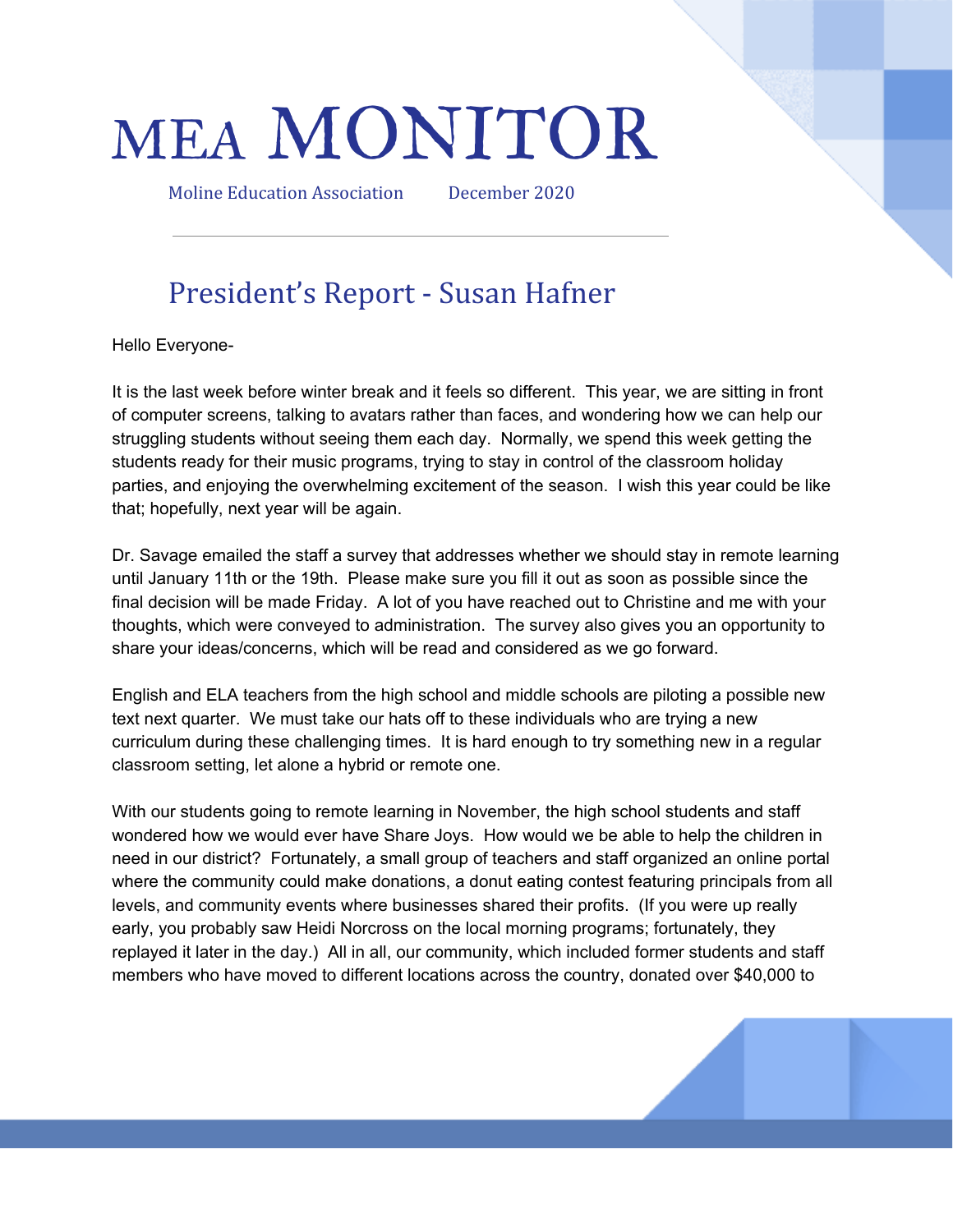Share Joys and 300 children were able to buy clothes, coats, and shoes for the colder months. This is such an amazing and joyful piece of news during this difficult time.

I hope that all of you find other pieces of joy during this holiday season. The future seems so much brighter with the distribution of the vaccine across our country. One day, we will look back and think, "How did we do it?!" We learned how to teach via a computer, we worked endless hours figuring out how to create engaging lessons, we graded non-stop since the turned in assignments seemed to miss the deadline more often than not, and we survived. We did it because that is who we are. We are educators who are devoted to our students, and this year proved that more than ever before. Boy, will we have stories to tell someday!

Take care and Relax during break (You deserve it!!)- Susie

### **AR Secretary's Report - Emily Roberts**

Moline Education Association Association Representatives Meeting Thursday, November 12th, 2020

The MEA Association Representatives met via Google Meets on Thursday, November 12th, 2020. President Susie Hafner called the meeting to order at 3:00pm. There were 30 ARs and 12 Executive Board members in attendance; a quorum was present.

A motion was made by Christine Watts, seconded by Marlene Delong, to approve the minutes of the October 8th, 2020, AR meeting. **Motion** approved.

Treasurer Steve Sundberg reported balances in all accounts. A motion to approve the Treasurer's report was made by Marlene Delong, seconded by Matt Perkins. **Motion** approved. It was voted (January 2015) to not publish the dollar amounts in the MEA budget in neither the minutes nor the Monitor. Members with questions regarding the MEA account balances are asked to contact Treasurer Steve Sundberg.

#### **Committee Chair Reports**:

Membership – in the absence of chair Heidi Norcross, President Hafner reported that members is at 99%.

Elections – Marigrace Alonso reported that since there were no nominations for delegates to the IEA/RA Convention, but there was one member who might be interested in attending, no elections would be held in December.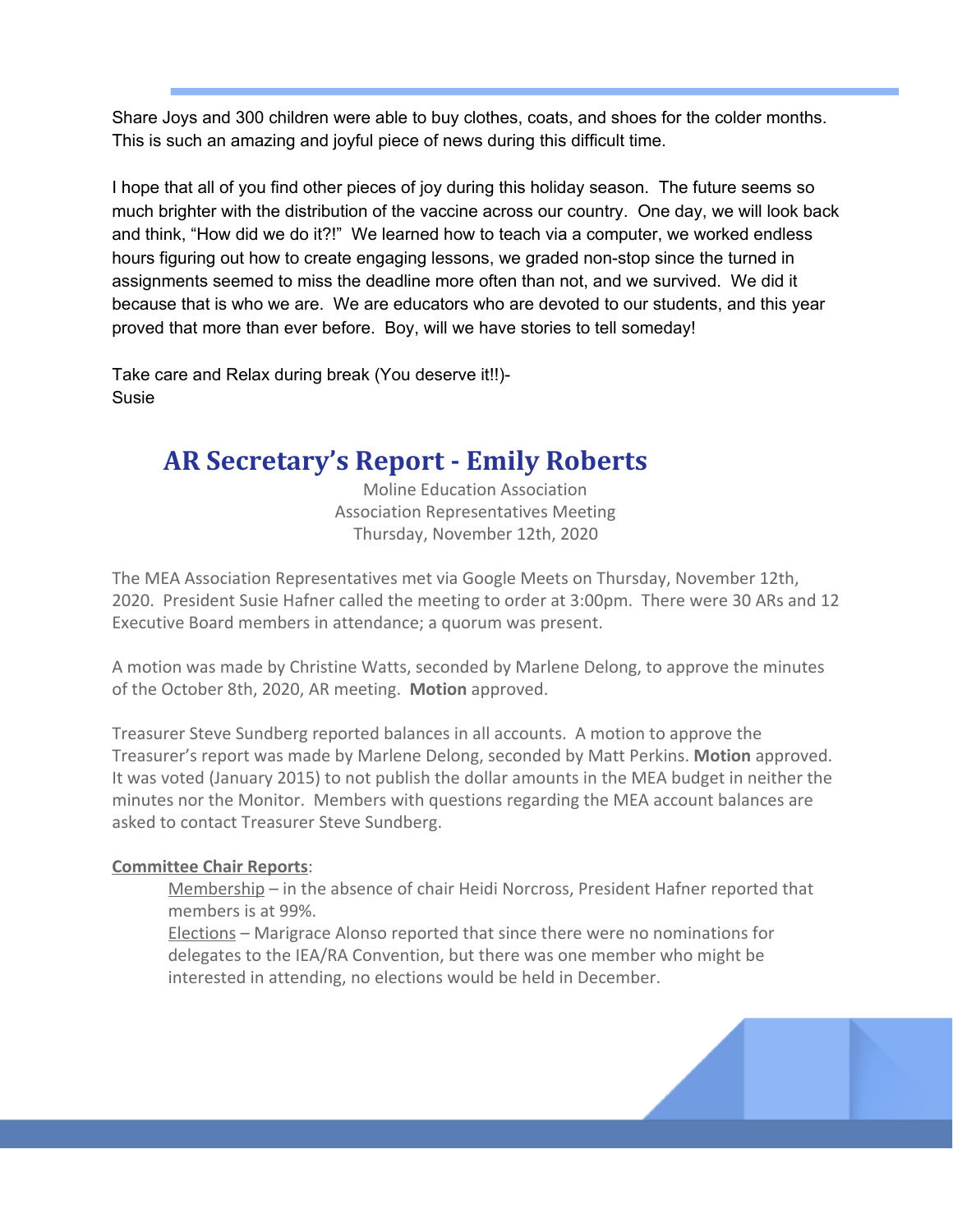Legislative – Raegan Jones noted there would be municipal elections in March for the Moline Board of Education.

Region 18 – Lori Wesemann reported that since none of the clusters in Region 18 had contested delegates, there would be no election. Ramona Trout is the new Region 18 ethnic minority person.

Social - Aubree Krol drew names for Whitey's gift cards. Winners were: Angela Sheese, Deb Sturges, Kari Dies, Rachel Moore, and Derek Lindauer. Grievance/Negotiations – no report.

#### **Old Business**:

President Hafner reported she had no additional information regarding the district's purchase of the rapid COVID test kits.

Remote Only Expectations - President Hafner noted that the teaching time during this period was from 8:00-3:00 with a window for lunch. She reminded the ARs to be professional and to use personal days if traveling. She and Vice-President Christine Watts met with Allendale administration to discuss the expectations. Administration wants students to see teachers (each day, ideally) via recorded videos or live meets. Teachers may teach the curriculum and give grades.

#### **New Business:**

The district will be remote until January 5th, 2021. The BOE will meet in December to determine if that date will be extended.

President Hafner noted the concern about retaining non-participating elementary students had been discussed with Matt DeBaene and Brian Prybil, who agreed this needed to be worked on. Vice-President Watts noted that every elementary school should have a spreadsheet of non-participating students so that the principal could contact those families.

Share Joys is accepting on-line donations.

#### **A.R. Concerns:**

- It was voted (2010-2011) to not publish the AR concerns in the Monitor. ARs were reminded to communicate concerns discussed at the meeting with the other MEA members they represent. President Hafner will discuss most issues in the "President's Corner" of the Monitor or send superintendent's responses directly to the ARs for dissemination to members.

A motion was made by Matt Perkins, seconded by Raegan Jones, to cancel the December AR meeting. **Motion** approved.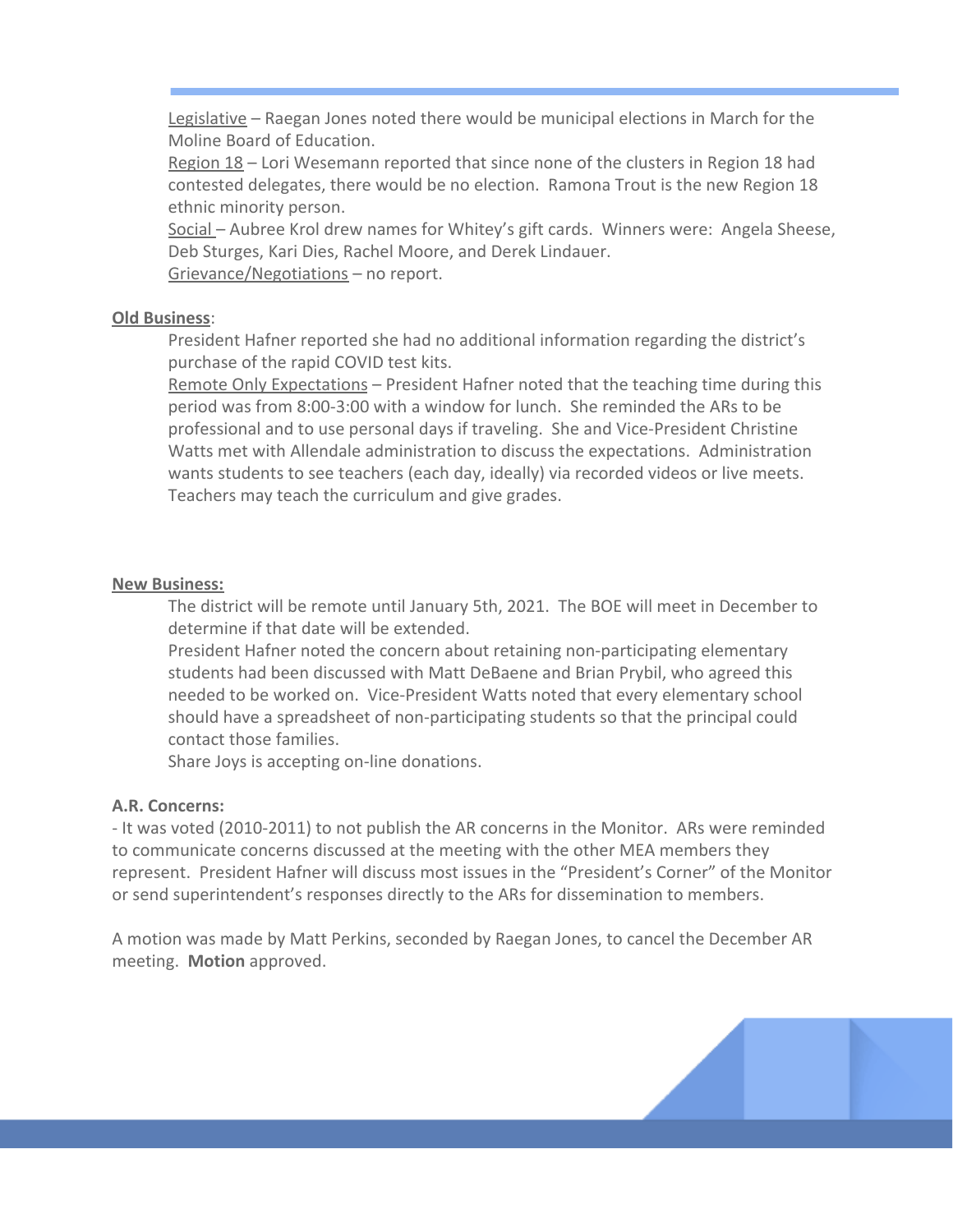There being no further business, a motion to adjourn was made by Marigrace Alonso, seconded by Kim Anderson. **Motion** approved. The meeting adjourned at 3:40pm.

Respectfully submitted, Emily Roberts MEA Secretary

> Moline Education Association Association Representatives Meeting Thursday, October 8th, 2020

The MEA Association Representatives met via Google Meets on Thursday, October 8th, 2020. President Susie Hafner called the meeting to order at 3:01pm. There were 26 ARs and 14 Executive Board members in attendance; a quorum was present.

A motion was made by Christine Watts, seconded by Raegan Jones, to approve the minutes of the September 10th, 2020, AR meeting. **Motion** approved.

Treasurer Steve Sundberg reported balances in all accounts. A motion to approve the Treasurer's report was made by Heidi Norcross, seconded by Marigrace Alonso. **Motion** approved. It was voted (January 2015) to not publish the dollar amounts in the MEA budget in neither the minutes nor the Monitor. Members with questions regarding the MEA account balances are asked to contact Treasurer Steve Sundberg.

#### **Committee Chair Reports**:

Membership – Heidi Norcross reported membership stands at 457, with the potential of 4 additional members. She will have a gift card drawing for members who joined this year.

Elections – Marigrace Alonso reported that nominations for delegates to the IEA/RA convention would open October 19th. Members interested in being a delegate are asked to contact Marigrace or President Hafner. Nominations close November 9th, and the election will be held December 2nd. If MSD #40 is remote at that time, drive-through elections will be held.

Legislative – Raegan Jones reported that early voting would begin October 19th at Western Illinois University (QC campus), and encouraged members to support the Fair Tax vote. Members with questions regarding the Fair Tax are asked to contact Raegan or Lori Wesemann.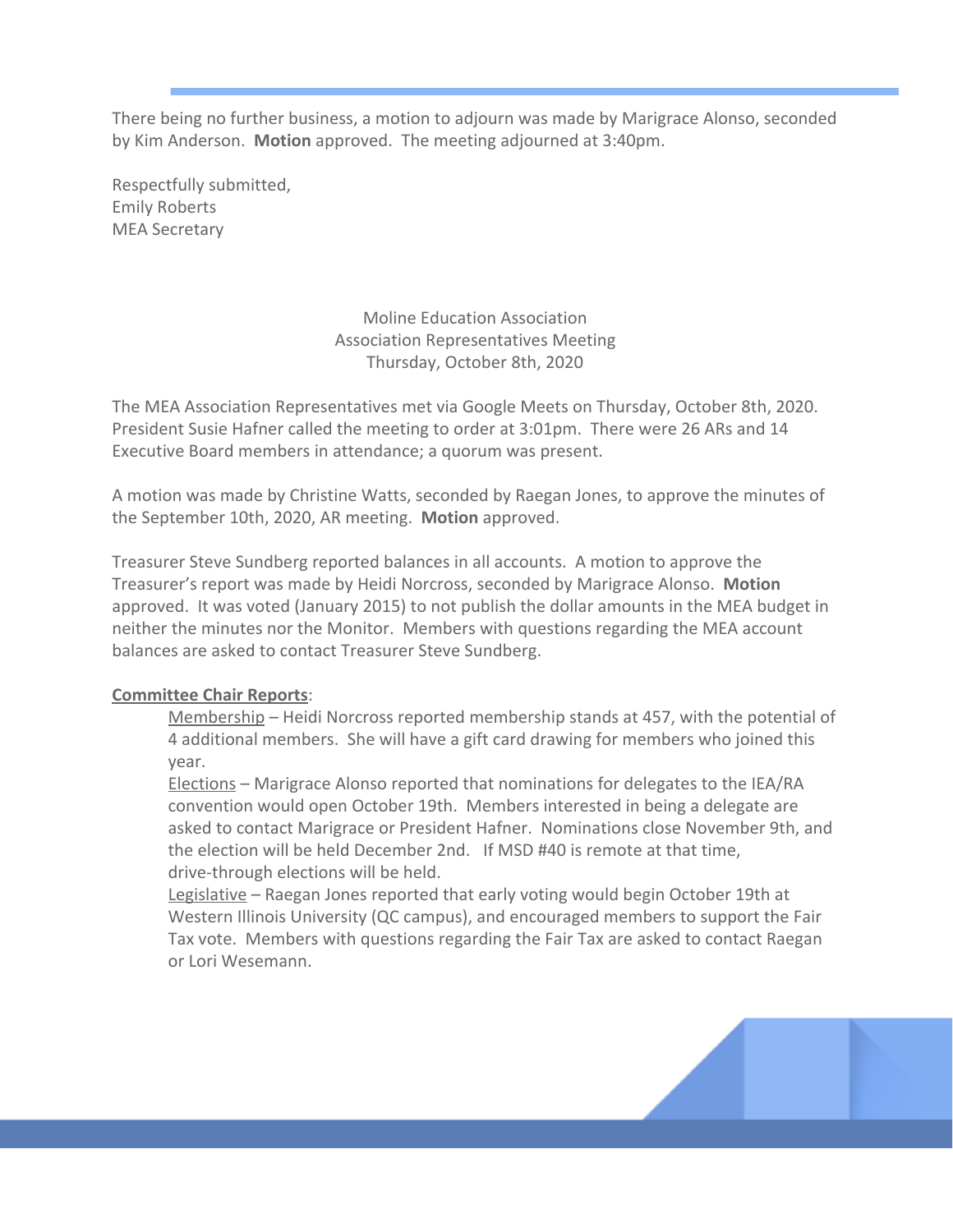Region 18 – Lori Wesemann reported the budget and election schedule had been passed. If MEA ever must hold a mail-in election, the union is encouraged to contact Region 18 and ask for monetary aid. It was noted that Sarah Bird would be the acting Uni-Serv Director, taking over for Jeff Conrad.

Public Relations – Kim Anderson reported the blog was working. Members who did not receive their Years of Service pins and certificates are asked to contact Kim.

Social – President Hafner reported that gift card drawings would be held in lieu of a social gathering.

Grievance/Negotiations – no report.

#### **Old Business**:

President Hafner encouraged members to continue with the good communication; please contact her with any issues or concerns.

President Hafner noted that the adjustments survey results are a conversation to be had at the different buildings.

#### **New Business:**

President Hafner and Vice-President Watts have been in communication with Allendale administrators regarding remote only expectations. If the district moves to remote only, the workday would be from 8:00 – 3:00 with a half-hour lunch; student attendance in the morning with teacher C & P in the afternoon. Allendale administrators are working to create a clear and concise document of these expectations.

Rapid Covid-19 tests have been ordered for the district. Details are still being determined.

#### **A.R. Concerns:**

- It was voted (2010-2011) to not publish the AR concerns in the Monitor. ARs were reminded to communicate concerns discussed at the meeting with the other MEA members they represent. President Hafner will discuss most issues in the "President's Corner" of the Monitor or send superintendent's responses directly to the ARs for dissemination to members.

There being no further business, a motion to adjourn was made by Heidi Norcross, seconded by Marlene Delong. **Motion** approved. The meeting adjourned at 3:28pm.

Respectfully submitted, Emily Roberts MEA Secretary